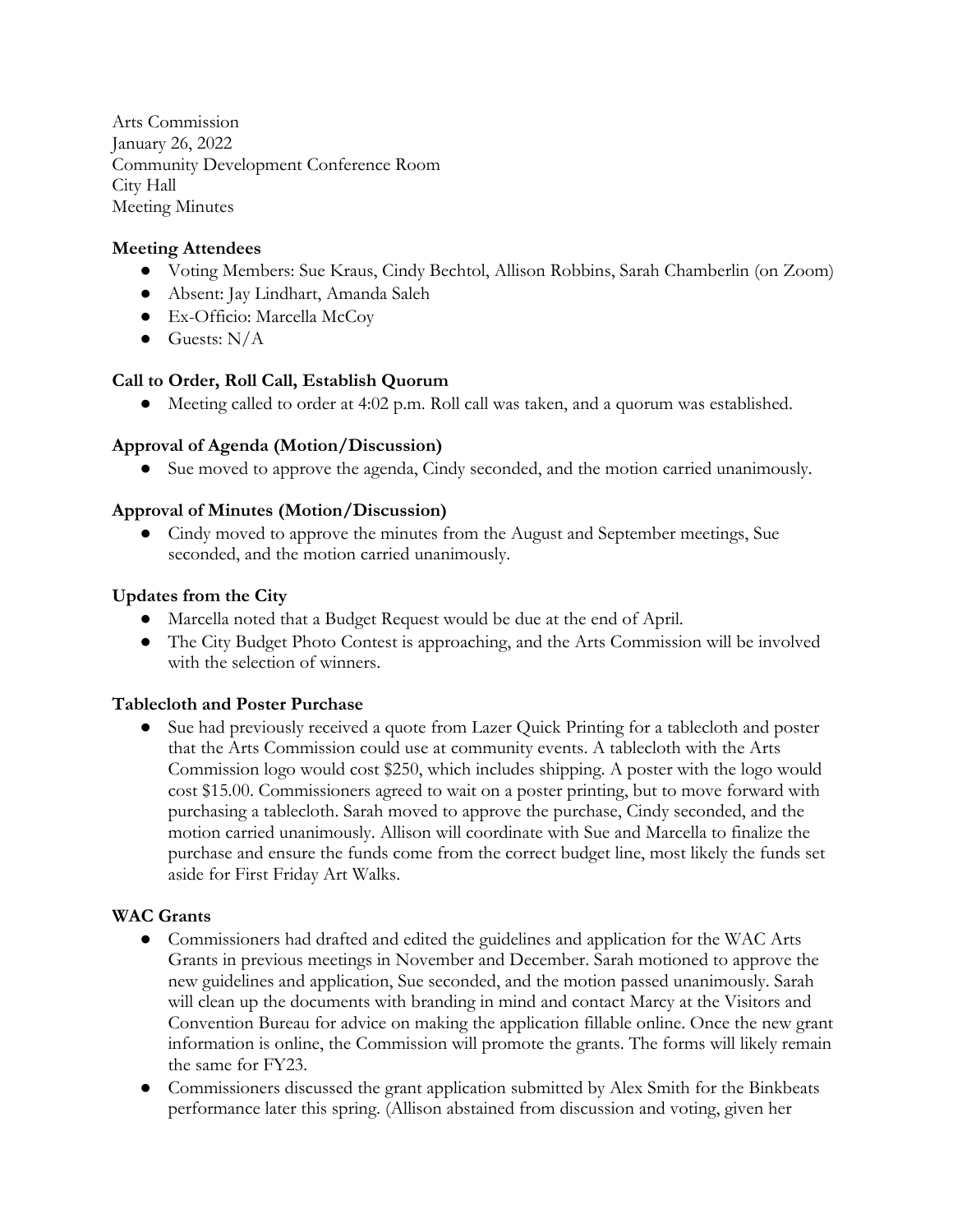employment at the university where Alex also works.) Sarah asked if the performance would be all virtual or if there would be some kind of shared in-person viewing experience by the community. The application specified the event would take place in Hart Recital Hall. Commissioners agreed that the grant application was well written and well done. Sue noted that other organizations were supporting the project too. Sarah moved to approve the grant, Cindy seconded, and the motion passed with 3 votes to approve and 1 abstention. Allison will notify Alex and initiate needed paperwork, copying Marcella. Allison will also encourage Alex to promote the performance widely to increase community attendance. Sarah suggested talking with Woody on KOKO for additional promotion.

- Sarah asked if it was possible to ask follow-up questions on an application, if commissioners had questions. Allison noted there was nothing in the guidelines that said they couldn't. Cindy noted that in the past, people applying for grants had attended meetings in which their applications were discussed so that they could answer questions.
- Commissioners agreed that draft scoring rubric for reviewing grants seemed to work okay. Marcella noted that in cases where the commission was considering multiple applications, the rubric would be helpful in ranking different projects. Allison noted that the scoring rubric should be made available to the public with the revised grant application and guidelines.

## **Art in Public Places**

### *Mule Project*

- Sue gave updates on fiberglass mule project that was proposed last fall. Cow Painters has not responded to emails with her questions, but she did find FAST Fiberglass, a company in Wisconsin, that makes fiberglass sculptures, including of a mule. For the pre-existing mold, the cost would be \$5,000/mule. For a smaller mule, the cost would be approximately \$3,000/mule, plus fees for creating the mold and for shipping. Sue noted the project would not be doable financially through this company. Sue had also been in contact with an artist near Knob Noster, who has also not responded to emails.
- The Commission discussed other ways to pursue a mule project, given the recent Guinness Book of World Record parade. Ideas for a medium other than fiberglass included: a welded, abstract mule (for an outdoor setting), a canvas piece (for an indoor setting), and a temporary mural. The University already has an outside mule statue near the multipurpose building, and the Commission does not want to 'double' that existing artwork.

#### *Other public art ideas*

- Sue asked about the status of the **grain elevator** at the end of Pine Street and whether it would be possible to initiate a public art project on that building. The Commission wondered who owned the building and whether Warrensburg Main Street had ever pursued a project with the elevator. Allison will reach out to WMS to see if they have additional knowledge and if they would be interested in collaborating on a project with that building.
- Sue described a **Petcasso** project that would be a possible collaboration with the animal shelter. To encourage adoption, paintings of individual animals would be created by people associated with WILS (West Central Independent Living Situations). Those paintings would be mounted on the adoptable's cage, and once the dog was adopted, would go with the animal to its new home. Any paintings not taken could be used as a fundraiser.